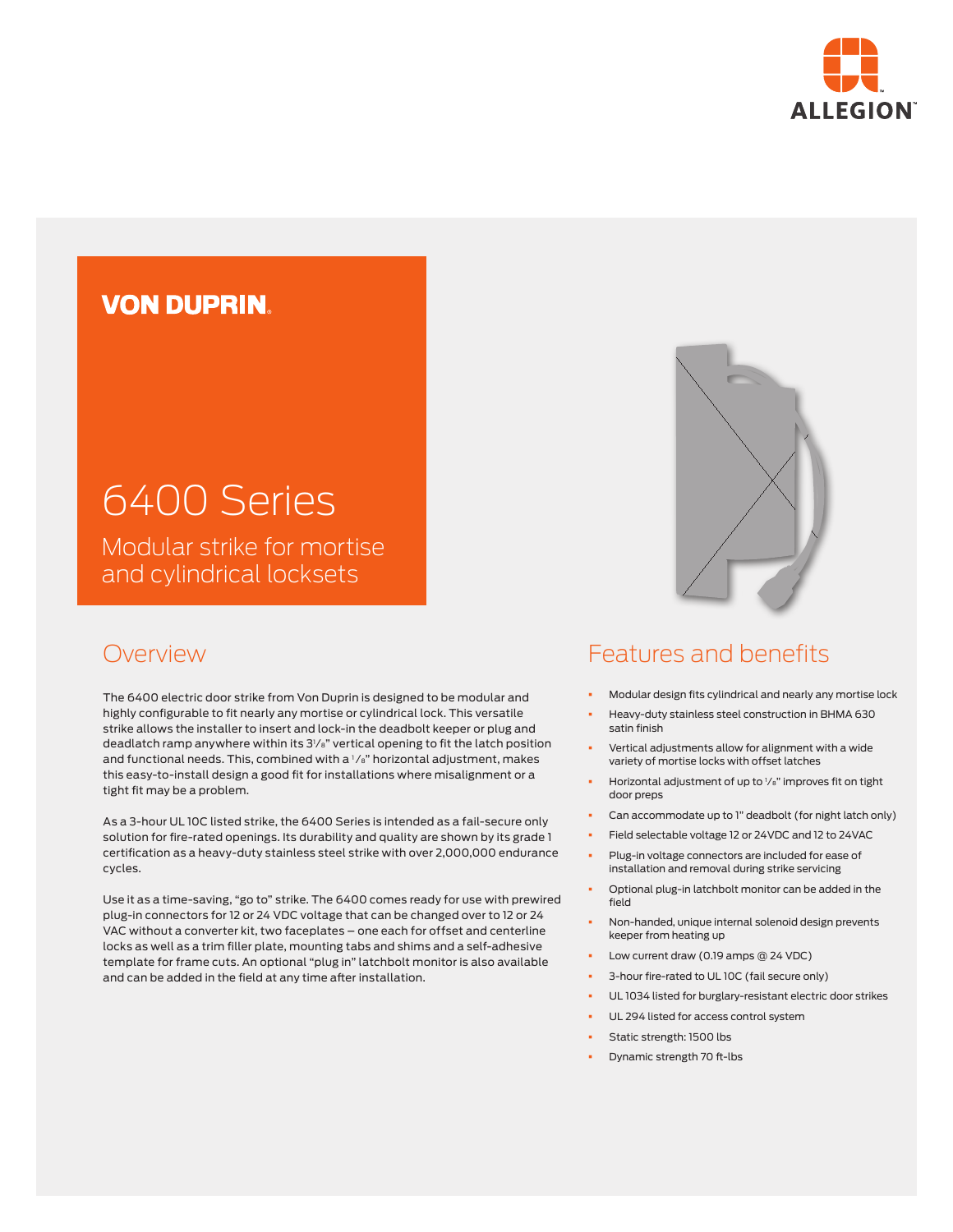# Lockset compatibility

Vertical adjustment of the deadbolt keeper or deadlatch ramp allows for alignment with a wide variety of mortise locks with offset latches. Accommodates up to 1" deadbolt\* Up to 1/8" horizontal adjustment for misaligned frames. \* Night-latch function only, bolt will not release

### 6400 Series power requirements

| Model | Mode               | Voltage | Duty                               | Sound       | Amps <sup>1</sup> | Ohms <sup>2</sup> |
|-------|--------------------|---------|------------------------------------|-------------|-------------------|-------------------|
| 6400  | Fail-locked 12 VDC |         | Continuous                         | Silent      | - 375             | 37                |
| 6400  | Fail-locked 24 VDC |         | Continuous                         | Silent      | .190.             | 148               |
| 6400  |                    |         | Fail-locked 12-24 VAC Intermittent | <b>Buzz</b> | .280 - .565       | 37                |

Intermittent duty = Energized less than 1 min. with duty ratio 1:5; Continuous duty = Energized 1 min. or more.

<sup>1</sup> Ratings are based on maximum current draw at +10°C and include initial power-up current draw.

<sup>2</sup> Nominal resistance at +25°C +/- 7% tolerance.

# Wiring Instructions

Use the appropriate wire harness supplied.

- § 12V for 12VDC and 12-24VAC
- 24 for 24VDC only

Attach the red wire to (+) positive of the power supply. Attach the black wire to the (-) negative of the power supply. If using AC power, polarity is not observed.

Note: If a suppression diode is required for access control, observe proper polarity.

#### **Latch monitor wires**

| Common (C)<br><b>Black</b> |  |
|----------------------------|--|
|                            |  |

- Blue = Normal Close (NC)
- Orange = Normal Open (NO)



### Model specifications

g  $\bm\cup$ 

| Model number                | 6400                                                                                                                                                                            |  |  |
|-----------------------------|---------------------------------------------------------------------------------------------------------------------------------------------------------------------------------|--|--|
| Latchbolt throw             | <sup>3/4"</sup> (Also accomodates 1" deadbolt as a nightlatch only - no release)                                                                                                |  |  |
| Face plate length           | 4 $\frac{7}{8}$ " (Includes two face plates: Centerline and Off-set latch entries)                                                                                              |  |  |
| Backbox depth               | 13/4"                                                                                                                                                                           |  |  |
| Finish                      | <b>US 32D/BHMA 630</b>                                                                                                                                                          |  |  |
| I ockset                    | Cylindrical, mortise, mortise exit                                                                                                                                              |  |  |
| Number of doors             | Single                                                                                                                                                                          |  |  |
| Door/frame type             | Hollow metal, aluminum & wood                                                                                                                                                   |  |  |
| Options                     | 2 Rectifier kits:<br>S012 Converts 12 VAC voltage to 12 VDC to operate the solenoid<br>S024 Converts 24 VAC voltage to 24 VDC to operate the solenoid<br>٠<br>EB (Entry Buzzer) |  |  |
| Certifications/<br>Listings | ANSI/BHMA A156.31 Grade 1, 3-hour fire rated to UL 10C (FSE only),<br>UL 1034, UL 294, CSFM                                                                                     |  |  |
| Application notes           | Modular electric strike ideal for aftermarket applications.<br>Fail-secure only for fire-rated openings.                                                                        |  |  |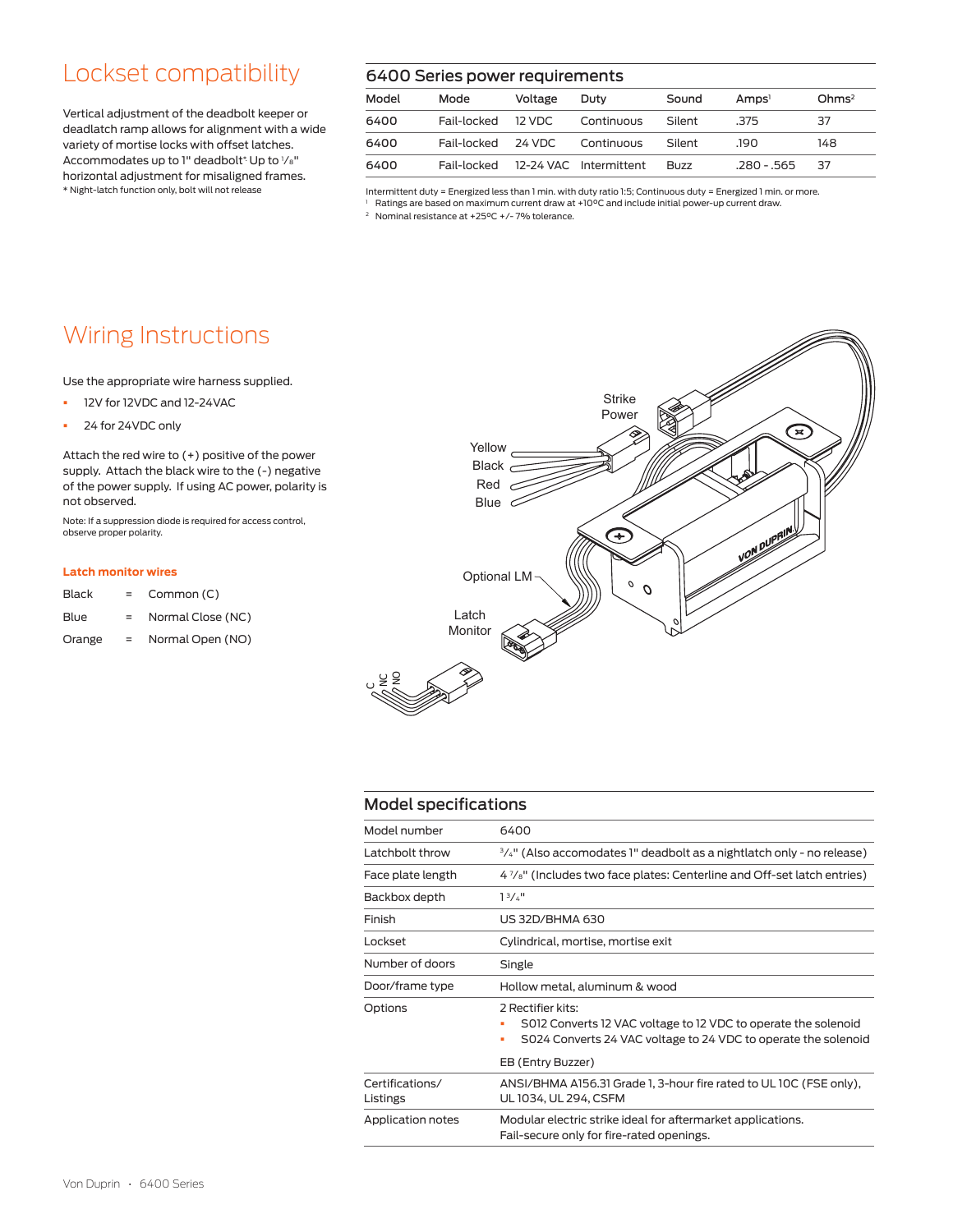### Dimensions



Faceplate for centerline locks (included)

### Ordering information 6400-S024-EB



#### **Selections correspond with the numbers above**

| Model | Rectifier<br>kit*                      | <b>Buzzer</b>     |                                              |  |  |  |
|-------|----------------------------------------|-------------------|----------------------------------------------|--|--|--|
|       |                                        |                   | * Optional                                   |  |  |  |
|       |                                        |                   | Selections correspond with the numbers above |  |  |  |
|       |                                        | Model             |                                              |  |  |  |
| 6400  | Modular Strike                         |                   |                                              |  |  |  |
| 2     | Rectifier kit (optional)               |                   |                                              |  |  |  |
|       | S012 Converts 12 VAC voltage to 12 VDC |                   |                                              |  |  |  |
|       | to operate the solenoid                |                   |                                              |  |  |  |
|       | S024 Converts 24 VAC voltage to 24     |                   |                                              |  |  |  |
|       | VDC to operate the solenoid            |                   |                                              |  |  |  |
|       |                                        | Buzzer (optional) |                                              |  |  |  |
| EВ    | Entry buzzer                           |                   |                                              |  |  |  |

#### Accessories

§ LM6400 Latchbolt monitor - indicates when door is latched (ships separately)

### Standard features

- § Power failure mode: Fail-secure only (FSE)
- § Voltage: Field selectable 12 or 24 VDC and 12 or 24 VAC voltage
- § Finish: Stainless steel, satin (BHMA 630/US 32D)
- § Centerline and offset face plates included
- § Also includes: two plug-in voltage connectors, self-adhesive template for frame cuts, trim filler plate, mounting tabs and shims, as well as tamper-resistant screws with a security driver bit